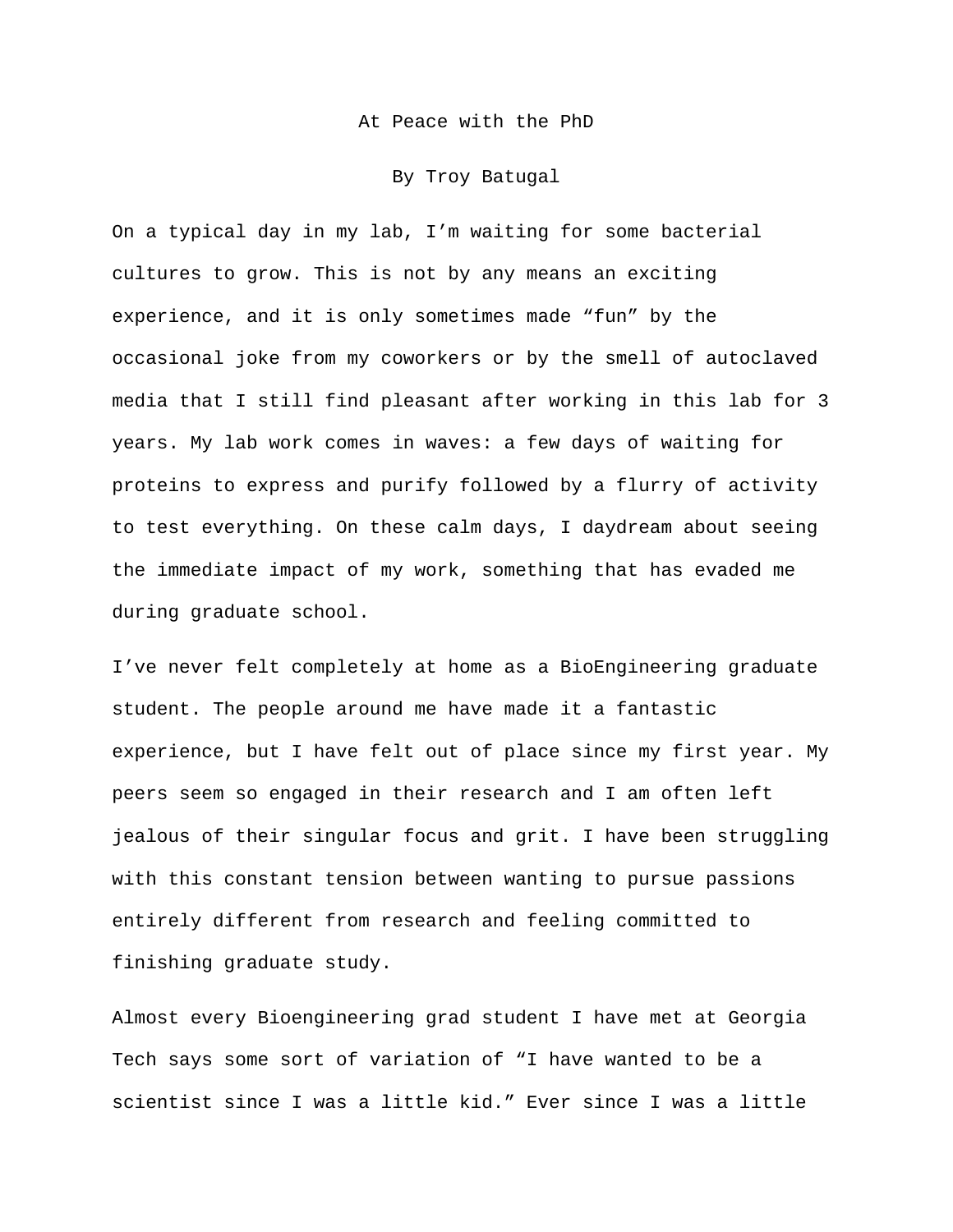kid, I've wanted to be a soldier. As I grew older, I enjoyed science, but mostly because that was what I had been taught to expect from myself. Being pigeon-holed into science while having a passion for the military created a dual-persona that manifested in joining ROTC in college while majoring in engineering. When faced with the decision during my senior year to go active-duty or go to grad school for a doctorate while serving in the Army Reserve, I decided with the latter option which gave me the flexibility to pursue multiple passions while fulfilling the expectations of my parents, peers, and self. Once I started grad school, I quickly learned that I loved working with people much more than I loved conducting experiments. Knowing that I would regret watching my 20s fly by from the inside of the lab, I searched for a way to develop some of my other people-oriented interests such as community service and creating social impact.

Inspiration for a project struck me after reconnecting with an old friend who was starting an internship with the Innocence Project. Part of her job entailed holding one-on-one interviews with inmates on death row to advocate for them. I envisioned her sitting, completely unfazed, in a cramped room across from a menacing looking individual, a situation that would unnerve most people. This perceived fearlessness amid a scenario that I found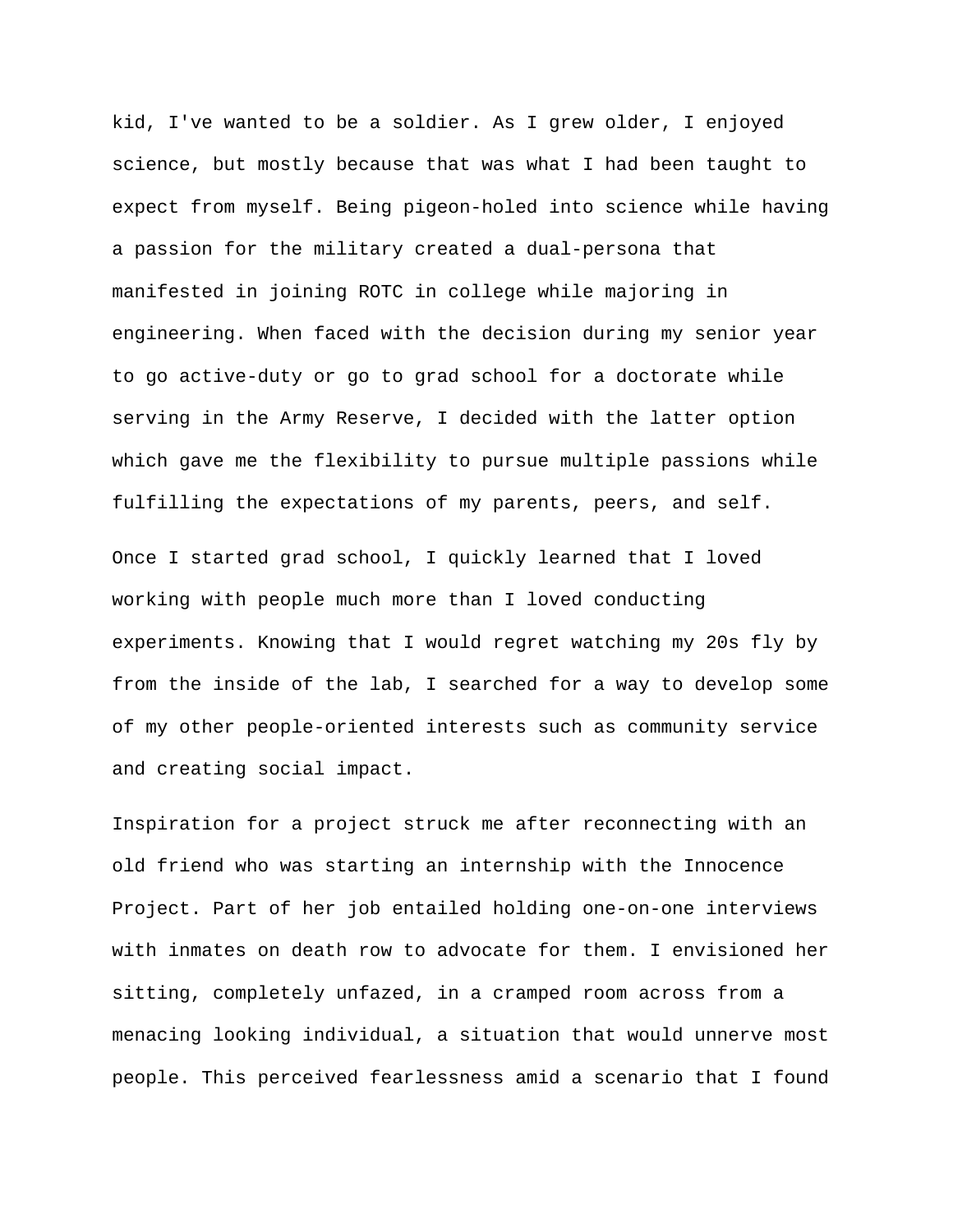incredibly intimidating compelled me to look into how I could help the incarcerated community in Atlanta.

I quickly came across the nonprofit Common Good Atlanta, cofounded by a literature professor, Sarah Higinbotham who had been teaching in Georgia prisons for nearly a decade at that point and was eager for me to assist in teaching.

However, I had two major reservations. Firstly, the prospect of teaching in a prison was intimidating. Fortunately, Sarah reassured me that over a decade of teaching, she has always felt safe and comfortable. Secondly, such an endeavor would be a significant time commitment and would take away from my time in lab.

Despite my reservations, I felt compelled to take on this new challenge.

The discomfort that I felt upon first entering the prison created a barrier that separated me from the men. I felt like this time, in contrast to the lab setting, I was under the microscope. After answering a few math questions, my discomfort quickly melted away. I started to have fun working with the students. The way their eyes would light up when they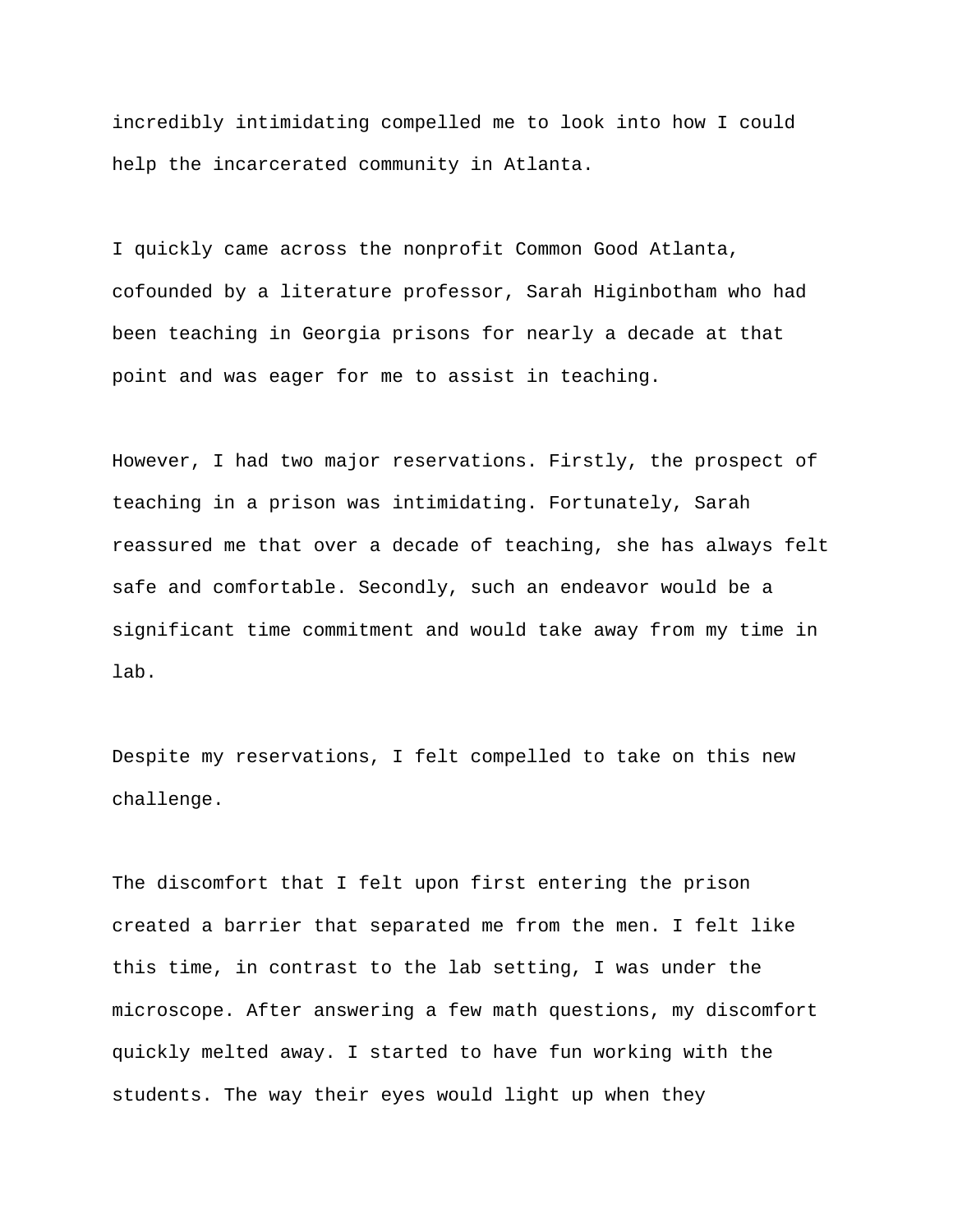independently solved a problem yielded a satisfaction that I hadn't felt in research.

I became quite comfortable in the space and became familiar with the men on a personal basis. My validation had already arrived in how they would try to squeeze in a few more questions and then graciously thank me at the end of every tutoring session. A few weeks after our last class, I learned that all the men had passed the standardized math exam and would be admitted into a college program. This was the immediate social impact that I had been chasing throughout graduate school.

I knew I wanted to stay involved by teaching classes related to my research.

Here's one of the moments that makes this work so satisfying: While talking about how the ethics of gene editing were explored in literary works such as *Brave New World*, I see a hand go up. The student asks if this is similar to the Kryptonian society depicted in the most recent Superman movie. I flash a big smile, before engaging in a fun conversation on science and comic books. The perspective of the men is consistently refreshing and always keeps me on my toes.